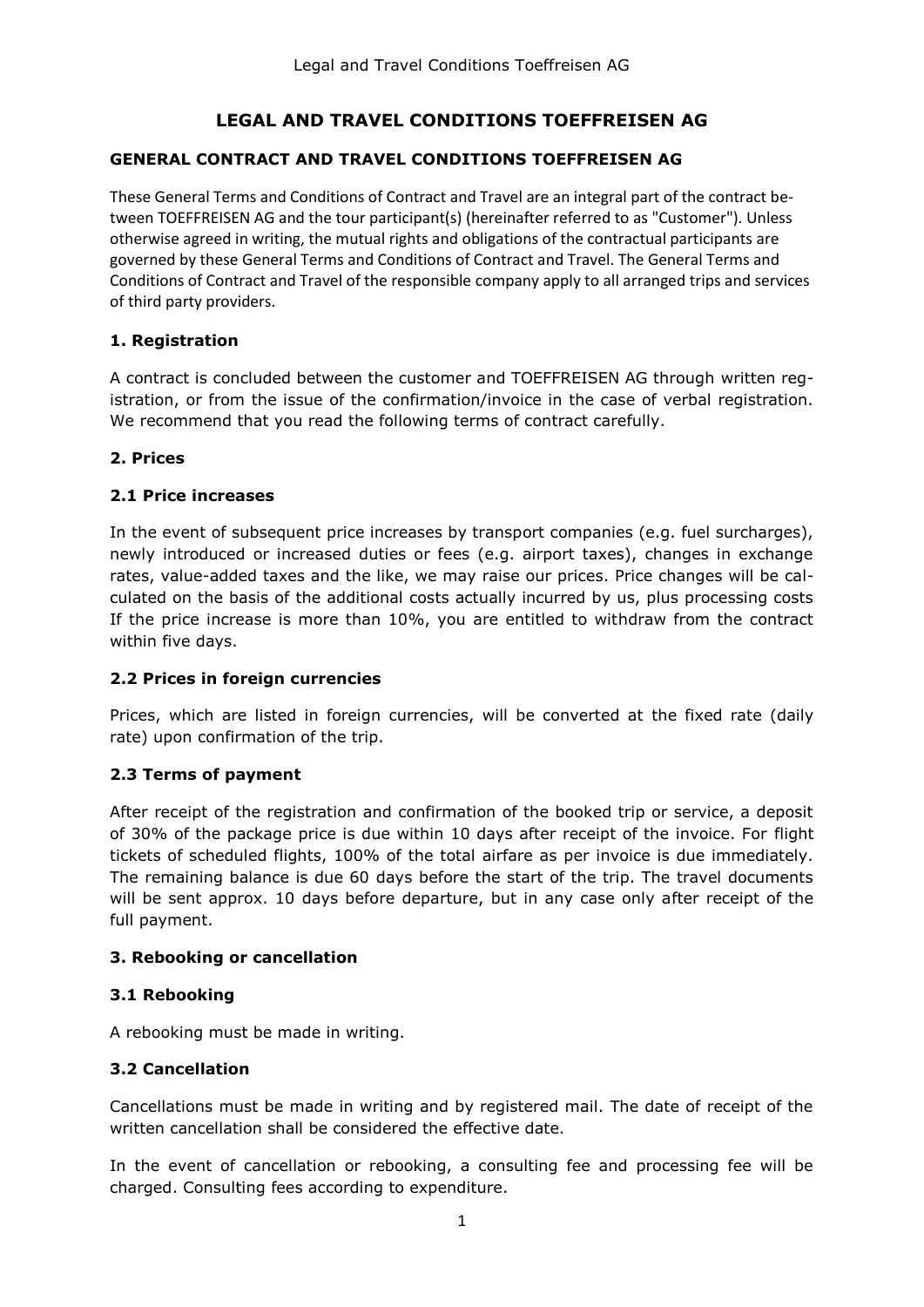We also charge these fees for rebooking and changes (e.g. change of name, other travel date etc.). Excluded are special cancellation conditions, which are specifically mentioned in connection with individual products. The handling, cancellation or consulting fee is not covered by any insurance and must be paid by you in any case. After the beginning of the cancellation periods, the conditions according to section 3.2.1 apply.

#### **3.2.1 Cancellation costs**

As far as no special cancellation regulations are published in the program description or on the offer/invoice, the following cancellation regulations apply in each case plus processing fee of CHF 100:

Until 90 days before departure 0% 89 -60 days before departure 30% 59 - 30 days before departure 60% From 30 days before departure 100%

If the trip is not taken (No Show), this is considered a cancellation on the day of departure.

For flights, ferries and trains, the cancellation conditions of the respective providers apply.

# **3.2.2 Cancellation protection**

If you have not yet concluded a cancellation costs insurance policy, we recommend that you take out one with TOEFFREISEN AG. Cancellation insurance covers the following risk: Cancellation costs if a booked trip has to be cancelled due to accident, illness or death of a participant, their spouse, children, siblings, parents, parents-in-law or a travel companion booked for the trip together. In the event of cancellation, the fee for the cancellation costs insurance remains due. Please note the general conditions on the insurance certificate.

# **3.3 Cancellation by TOEFFREISEN AG**

It is at the discretion of TOEFFREISEN AG not to carry out trips due to insufficient participation, strikes, unrest, force majeure etc. In this case, the customer will be fully refunded the amount paid in. If the trip is cancelled, we will reimburse the customer for any expenses saved. There is no further claim against TOEFFREISEN AG.

# **3.4 Substitute person**

If the customer has to cancel the journey, a substitute person can take the place of the customer, provided that this is also possible from the other tariff partners (flight, ship, etc.). The substitute person must be prepared to take over the travel arrangement under the conditions agreed with the withdrawing customer.

#### **3.5 Cancellation of travel**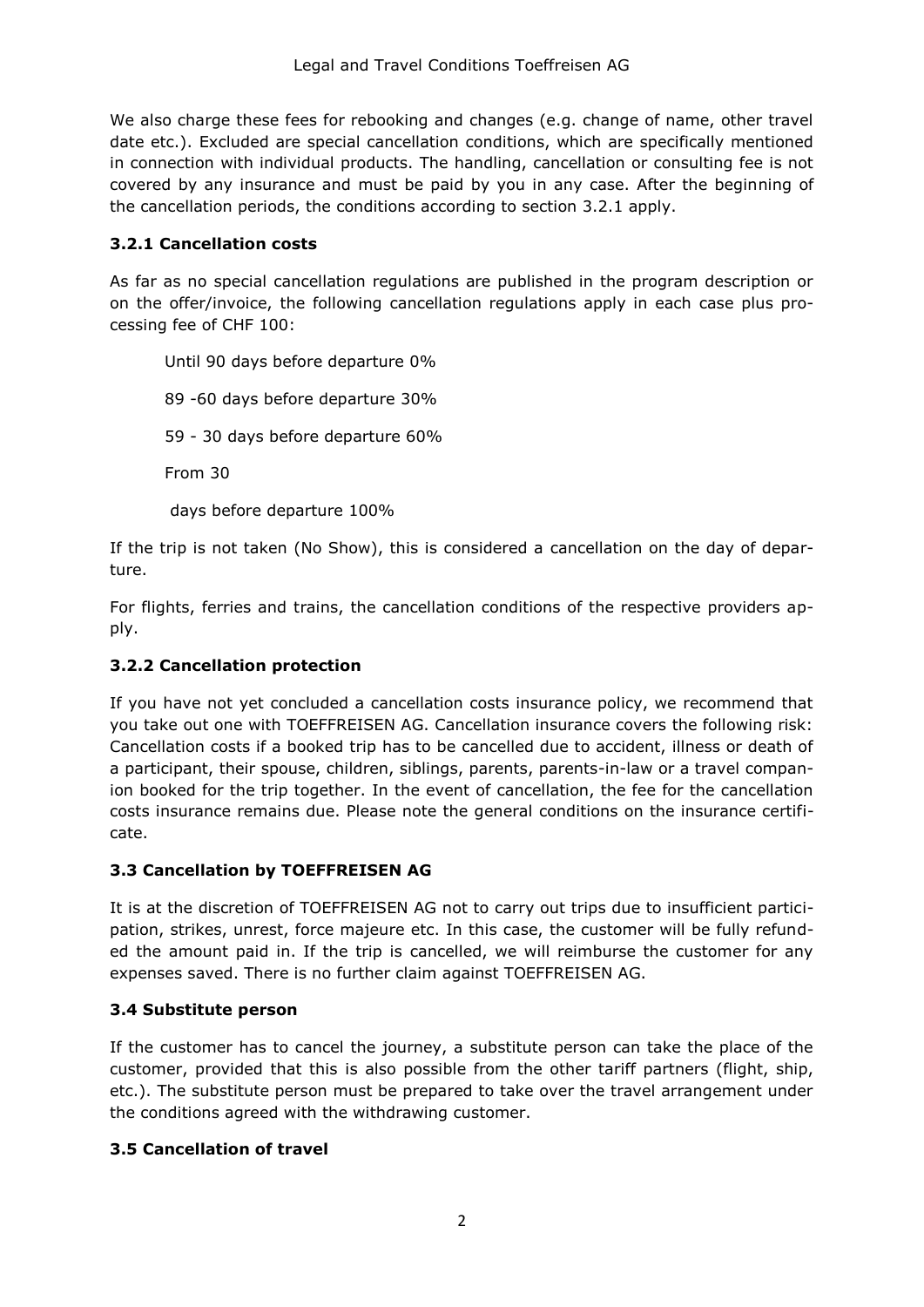If the customer should prematurely break off the journey for any reason, he/she has no right to a refund of the travel price and the services not used.

#### **3.6 No Show**

If you do not arrive or arrive late for departure or departure, no refund can be given. If you miss the return flight, you must book another return flight at your own expense. This applies in particular in the event of changes to the flight schedule. You are obliged to confirm the return flight times with the tour leader or directly with the airline 48 hours before your return flight.

# **4. Insurance**

The all-inclusive price does not include any insurance unless this is detailed in the confirmation. We kindly ask the customer to check if he is sufficiently insured (cancellation, health, accident, transport or other insurance. Applications enclosed).

#### **5. Rental motorcycles**

The renter undertakes to always treat the vehicle with care and to use it only for purposes for which it is actually suitable. The renter is further obliged to observe laws and traffic regulations and to follow the instructions of the tour guide. In case of violation of the rental conditions, the tour guide is entitled to confiscate the vehicle and exclude the renter from the tour. This does not give rise to any claims for reimbursement of the tour and rental price or claims for damages against TOEFFREISEN AG. If the vehicle suffers damage during a tour that cannot be easily repaired on site, the renter has no right to a refund of the travel and rental price, regardless of whether the damage was caused by the renter or not.

If a booked or damaged model cannot be provided, for whatever reason, the lessor is entitled to provide you with an equivalent replacement motorcycle or a motorcycle of a higher class at no extra cost. The lessor decides on the equivalence. The respective replacement motorcycle may be from another manufacturer with different equipment. In principle, the driver/renter is responsible for compliance with all legal regulations and the rental conditions of the rental company.

In principle, every motorcycle rental contract is concluded between the lessor and the renter. The tour operator only acts as an agent. This also applies if a rental vehicle is included in the tour price of a guided tour.

#### **6. Weather conditions and route**

Due to current weather conditions TOEFFREISEN AG reserves the right to change the tour route, accommodation and other services as necessary. TOEFFREISEN AG is not responsible for bad weather conditions that influence the tour, in this respect the participant has no right to a refund of the tour and rental price.

# **7. Passport, visa, vaccinations**

The customer is responsible for the compliance with the individual passport, visa and vaccination regulations. Upon registration, the customer will receive the necessary and current information from TOEFFREISEN AG. We cannot accept any liability if a customer cannot be transported due to the regulations of not having the appropriate travel documents. In this case you have no right to a refund.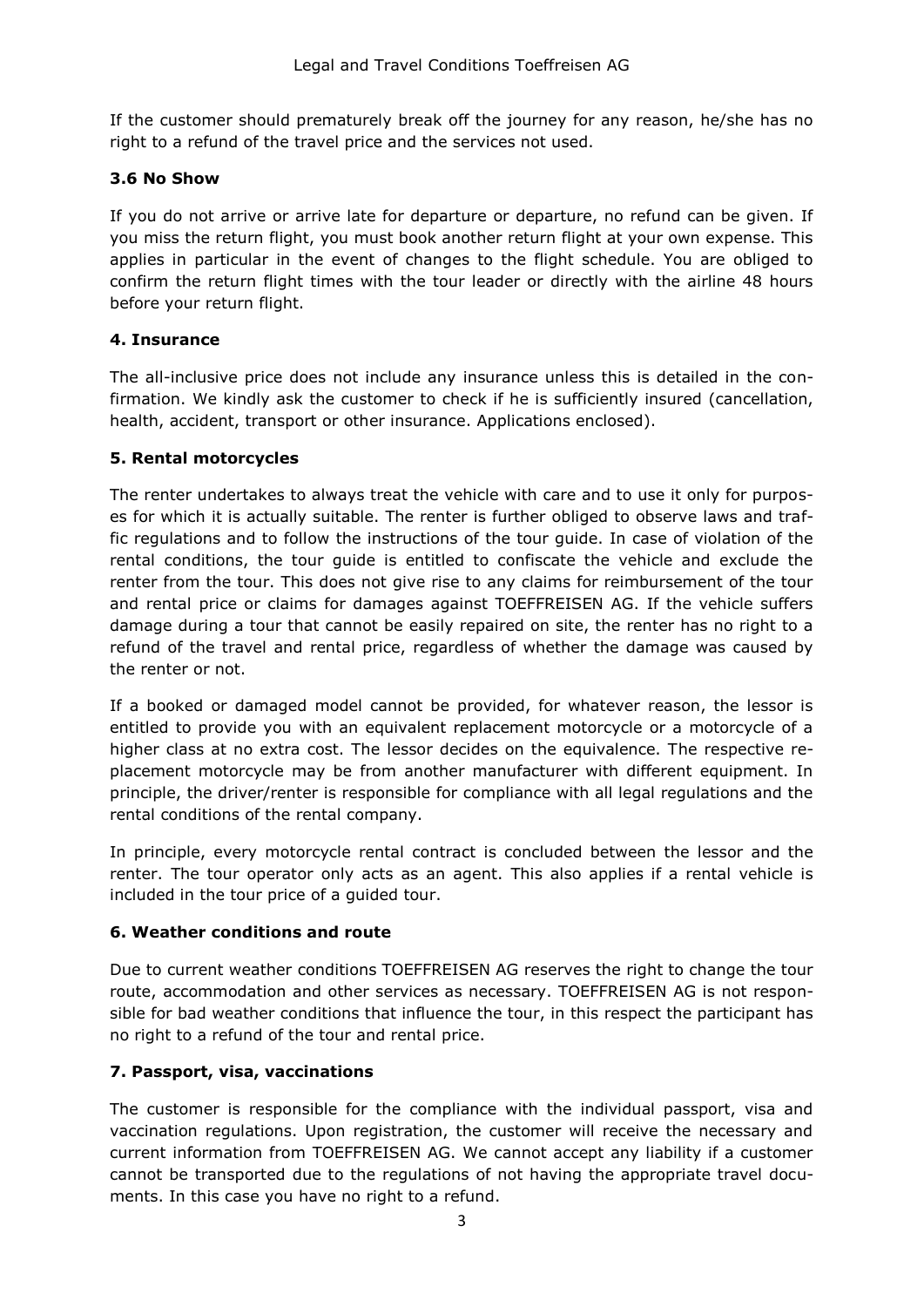# **8. Liability**

# **8.1 General information**

Our liability is in any case limited to the amount of the agreed travel price and covers only the direct damage.

# **8.2 Liability, exclusion**

TOEFFREISEN AG is not liable to the customer if the non-fulfilment or improper fulfilment of the contract is due to negligence on the part of the customer, force majeure or events which TOEFFREISEN AG or a service provider could not foresee or prevent despite all due care. TOEFFREISEN AG is therefore not liable for changes in the travel programme due to strikes, unrest, weather conditions, official measures, delays by third parties etc. We strongly advise you to take possible delays into account when planning your trip.

# **8.3 Personal injury**

TOEFFREISEN AG accepts no liability whatsoever for personal injury to the traveller (death or bodily injury) and any financial losses for the duration of the entire trip. This applies in particular to cases of liability that occur in connection with the use of one's own or a third party's vehicle (motorcycle, car) or sports equipment.

# **8.4 Valuables, means of payment, documents**

We expressly draw your attention to the fact that you yourself are responsible for the safe storage of valuables, cash, jewellery, credit cards, photographic and video equipment, identity cards, etc. - In the hotels, these items must be kept in the safe. Under no circumstances may you leave these items in the unguarded escort vehicle etc. or anywhere else unattended. We are not liable for theft, loss, damage etc.

# **8.5 Local events**

Outside the agreed travel programme, local events or excursions may be booked during the trip. It is not excluded that such events and excursions are associated with risks (particular heat, required physical constitution). It is your own responsibility whether you participate in such events and excursions. We are not liable for the correct fulfilment of these contracts or in case of damages.

# **9. Complaints**

If the services provided do not comply with our advertisement or if they are otherwise significantly insufficient, you must immediately inform the tour guide or the service company that was to provide these services on site. If your intervention does not lead to a solution, you are obliged to demand written confirmation from the representative or the service company concerned, which will record your complaint and its content. You must submit your complaints in writing to TOEFFREISEN AG no later than two weeks after your return journey, otherwise all claims for damages will be forfeited.

# **10. Program changes**

# **10.1 General**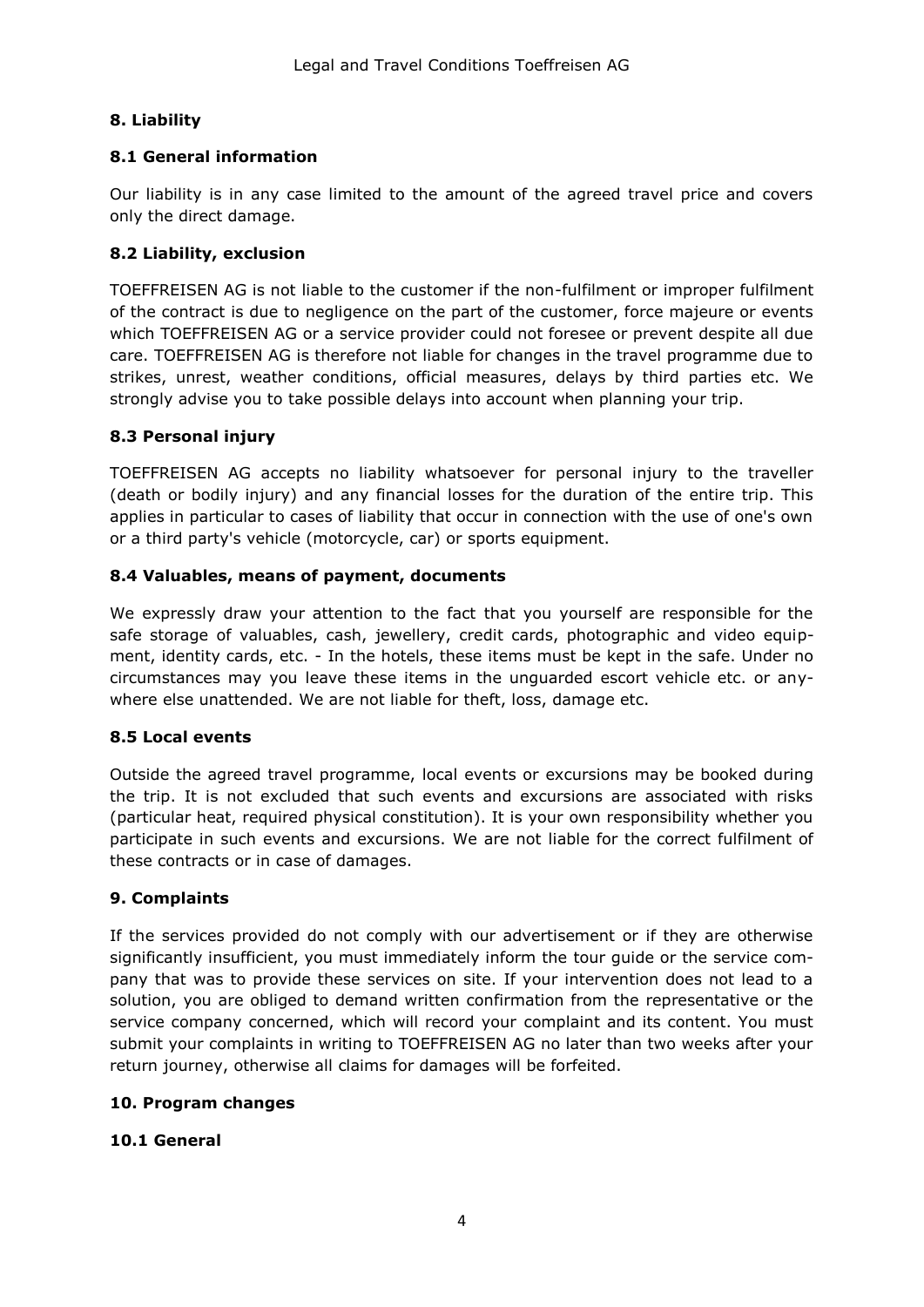TOEFFREISEN AG reserves the right, also in the interest of the customer, to change programmes or individual agreed services, e.g. accommodation, mode of transport and means of transport etc., if circumstances require it.

#### **10.2 Delays and cancellations**

In the event of delays by transport companies, for whatever reason, we cannot accept any liability for damages, such as loss of wages, additional hotel accommodation, meals etc. Similarly, in the event of cancellation of flights by the airline, the passenger must bear the consequential costs.

#### **11. Securing of customer funds**

With the entry into force of the Federal Act on Package Travel, customer funds are guaranteed within the framework of this Act.

#### **12 Applicable law and place of jurisdiction**

Swiss law is exclusively applicable in the relationship between the customer and TOEF-FREISEN AG.

Place of jurisdiction is Belp/BE.

#### **13. Ombudsman**

Before taking legal action, you should contact the independent ombudsman for the travel industry. The ombudsman will seek to reach a fair and balanced settlement of any kind of problem. Address: Swiss Travel Industry Ombudsman, P.O. Box, 8038 Zurich.

#### **14. Waiver of liability**

By registering for the trip, the customer expressly agrees to the following declaration:

I am fully aware of the dangers of motorcycle riding. Participation in the trip is at my own risk. I agree that neither TOEFFREISEN AG nor its service providers and agents can be held liable for personal injury, property damage and financial losses of any kind as well as other occurring disturbances caused by force majeure. I am aware that TOEFFREISEN AG is also not liable for the misconduct of other group participants. I undertake to observe the applicable traffic regulations of the individual states, to comply with the rules of the group tour and not to harm people or nature through my behaviour. I am basically healthy, meet the requirements a motorcycle tour places on me and have a valid driving licence. I am responsible for wearing sufficient protective clothing.

#### **15. Privacy policy**

Please note our privacy policy on our homepage.

The prices include 7.7 % value added tax for the domestic part.

Status: 02 March 2022